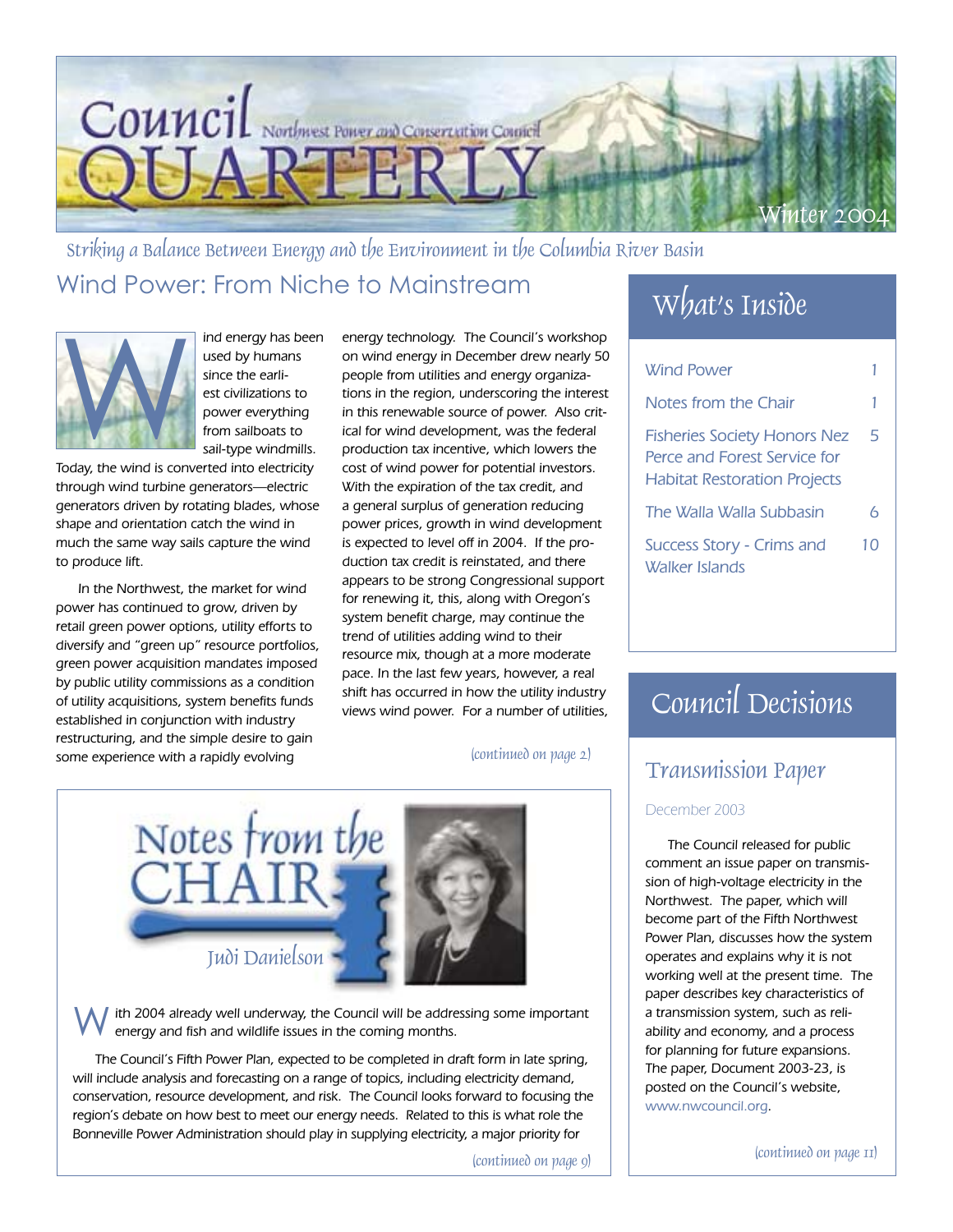## Wind Power: From Niche to Mainstream

(continued from front page)

both private and public, adding renewables like wind makes good business sense.

#### Scoping Out Wind Power

Puget Sound Energy is looking to acquire, through a request for proposals, 150 megawatts of wind power to add new resources to its generation portfolio and has targeted to supply at least 10 percent of its customers' total electricity supply by 2013 from new renewable energy sources like wind. The decision to acquire wind power is the result of PSE's comprehensive Least Cost Plan, which outlines the utility's goal of providing its growing customer base with a diversified mix of stable and reliable energy resources.

"A wind resource is going to play an important role in our strategy to ensure an environmentally responsible approach in securing stable energy supplies and reasonable prices for our customers," says Eric Markell, PSE senior vice president of energy resources.

Last summer, Portland General Electric announced a request for proposals for new energy that looked at all sources. The 100 proposals that were submitted included a substantial amount of proposed wind development—1,500 megawatts—which the company considered in its evaluation process. Since then, PGE, working with

"Wind energy as a generating resource has moved from being in a somewhat special category, to being a mainstream option."

*Mike Mikolaitis Portland General Electric*

the Energy Trust of Oregon, has been evaluating a short list of wind projects. Oregon's Senate Bill 1149, passed in 1999, reserves three percent of PGE's and Pacific Power's customer's bills for investment in conservation and renewable resources. The funds, which are administered by the Trust, are used to promote conservation programs and the development of renewable resources by buying down the abovemarket costs of the energy.

"Wind energy as a generating resource has moved from being in a somewhat special category, to being a mainstream option," says Mike Mikolaitis, general manager of resource strategy and development for PGE.

ccording to Mikolaitis, the company expects to structure the purchase of energy that will include the output from new wind projects. "I'm fairly optimistic about wind because it adds fuel diversity to our resource portfolio so we're not so dependent on gas and gas prices which can be volatile. Gas supplies have not been increasing, while demand continues to increase, and prices reflect that disparity."

"In the past, renewables and wind were set apart and considered a special category of power, but it's now moved into the mainstream," he says. "Costs have come down, the technology has been improving, and those changes, along with the federal production tax credit, have combined to make wind competitive with other resources."

On the retail side, Thor Hinckley, manager of PGE's renewable power program, cites the strong customer demand for renewables in Oregon, particularly in the residential and small business sectors. "Although it's still a premium product," says Hinckley, "we've had support from residential customers, and we're beginning to see a trend toward larger businesses, such as Intel, signing up for renewables to serve at least a small portion of their load."

He goes on to add, "Even a small portion of a large business load translates to a significant amount of energy."

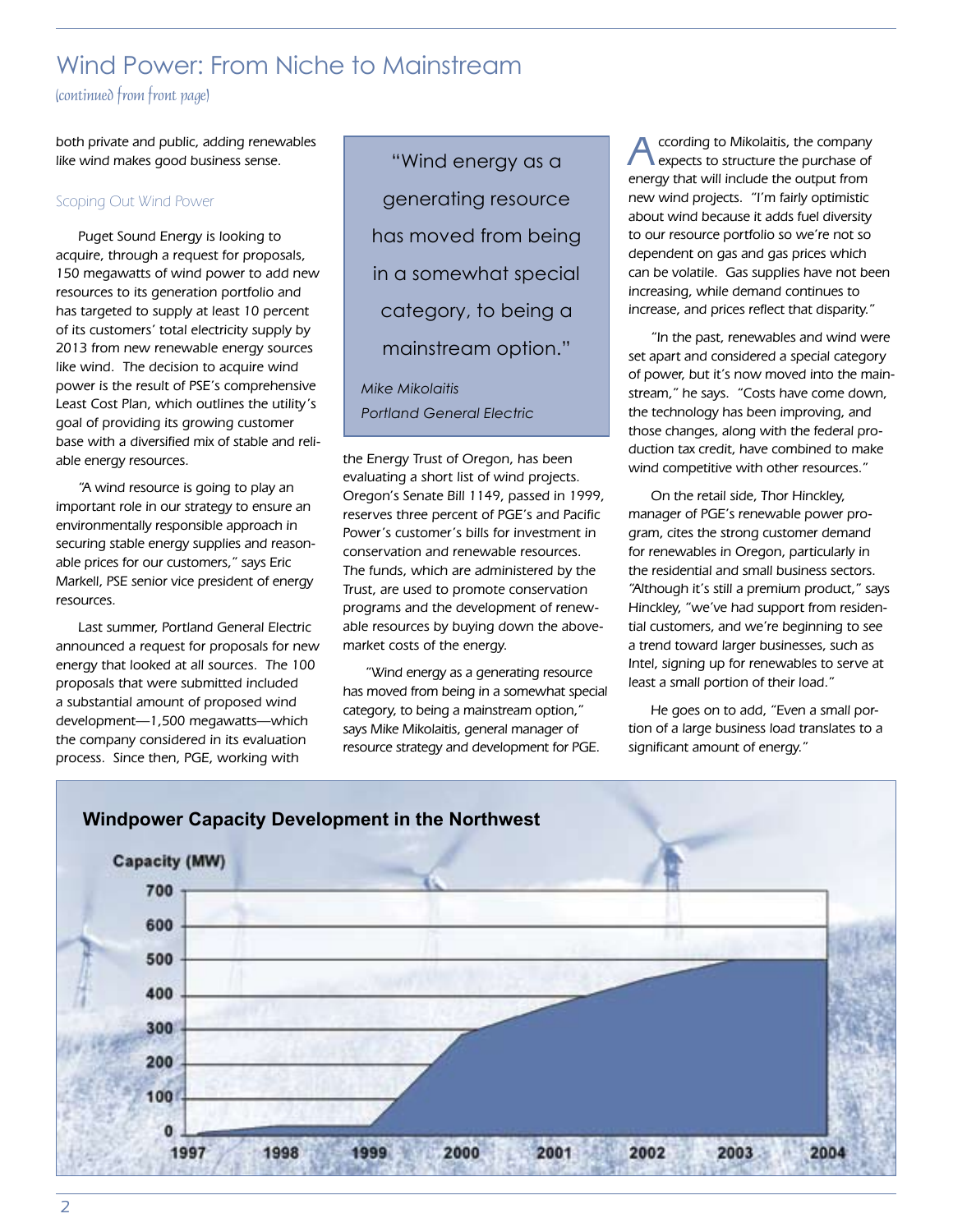#### **Northwest Wind Projects**

| Project           | Owner                        | Capacity<br>(MW) | Energy<br>(aMW) | Location<br>(County, State)   | <b>Completed</b> | Output                                                                                                                                             |
|-------------------|------------------------------|------------------|-----------------|-------------------------------|------------------|----------------------------------------------------------------------------------------------------------------------------------------------------|
| Combine Hills     | Eurus Energy America, Inc.   | 41.0             | 14.0            | Umatilla, OR                  | 2003             | PacifiCorp                                                                                                                                         |
| Condon            | SeaWest Power Systems        | 49.8             | 12.0            | Gilliam, OR                   | $2001 - 02$      | Bonneville                                                                                                                                         |
| Foote Creek Rim * | Seawest, PacifiCorp; EWEB    | 60.0             | 25.0            | Carbon, WY                    | 1999 - 2000      | PacifiCorp, Bonneville, EWEB                                                                                                                       |
| Klondike          | Northwestern Wind Power      | 24.0             | 7.4             | Sherman, OR                   | 2001             | Bonneville                                                                                                                                         |
| Nine Canyon       | <b>Energy Northwest</b>      | 63.7             | 20.8            | Benton, WA                    | $2002 - 03$      | Okanogan Co PUD, Douglas Co. PUD,<br>Chelan Co. PUD, Mason Co. PUD No. 3,<br>Grays Harbor Co. PUD, Benton Co. PUD,<br>Grant Co. PUD, Lewis Co. PUD |
| Rock River I*     | Shell WindEnergy, Inc.       | 50.0             | 18.7            | Carbon, WY                    | 2001             | PacifiCorp                                                                                                                                         |
| Stateline         | <b>FPL Energy</b>            | 300.0            | 104.0           | Walla Walla, WA/ Umatilla, OR | $2000 - 01$      | <b>PPM Energy</b>                                                                                                                                  |
| Vansycle          | <b>ESI Vansycle Partners</b> | 24.9             | 8.5             | Umatilla, OR                  | 1998             | <b>Portland General Electric</b>                                                                                                                   |

\* Wyoming projects owned by or with output contracted to Northwest utilities.

Ultimately, Hinckley believes that business will mimic the residential sector, and he expects to see mid-sized businesses continuing to sign up for renewable power through 2004. In the U.S. Department of Energy's National Renewable Energy Labs nationwide ranking, PGE is fifth in the number of residential customers participating in its green power program. PacifiCorp ranks number six.

The future of wind as a viable and growing energy option is promising, but some key challenges remain. According to Mikolaitis, the nature of wind, because it is an intermittent resource, produces unique operating difficulties and with that, added costs. Transmission costs tend to be higher in order to accommodate the variability of wind. Although wind may be strong during some periods, it may not blow during others; yet the transmission grid must be built to the wind's maximum capacity and be able to adjust and compensate for these changes.

Nonetheless, Mikolaitis is optimistic about its development and says, "The economics are challenging, and the issue of adequate transmission is something that the entire region will have to solve. The Bonneville Power Administration has been developing policies to address these problems."

In January, the Bonneville Power Adminis<br>I tration introduced a new service to help n January, the Bonneville Power Administhe region's publicly owned utilities bring wind-generated power to their customers. To address the fact that wind produces a variable supply of energy, Bonneville will provide a back-up energy source to cover the times when the turbines don't turn. Bonneville agreed to take the wind energy

into its system, deliver the power as it is available and provide the back up. The service is enabling the Cowlitz County Public Utility District in Longview, Washington to purchase two megawatts of power from the Nine Canyon wind project operated by Energy Northwest near Kennewick, Washington. Eight other public utilities are also purchasing power from the project.

"I think Bonneville's efforts to integrate wind with hydro resources will continue to help the expansion of wind, at least in the public arena," says Hugh Owen of Chelan PUD.

The Nine Canyon Project, and its recently completed 16 megawatt expansion, reflects an interest on the part of public utilities to support renewables while diversifying their energy mix.

"Looking at national and state political trends that appear to be moving to a goal or mandate that a certain percentage of your energy should be renewables, we saw [the Nine Canyon Project] as an opportunity to get in front of that," adds Owen.

Larry Felton of Okanogan County PUD, another purchaser of Nine Canyon power, says "We're very pro-wind. It's a good fit for our resource stack; its gives us energy in the winter when we're short."

As a Bonneville slice customer, Okanogan had to plan how it would augment its resources during dry winters. The resource of choice was wind since it tends to have more energy in the winter. "Wind complements our traditional resources and gives us a physical hedge, helping us to diversify our energy portfolio. Wind turns out to be a good resource if you can handle it," says Felton.

For entities other than Bonneville's requirements customers, the agency is offering a storage and shaping service to manage the hour-to-hour variability associated with the output of wind. The service integrates the hourly output of new wind projects and stores the energy in the federal hydrosystem, delivering it a week later in flat peak and off-peak blocks to the power purchasing customer. Bonneville will also cap returns at 50 percent of the participant's share of project capacity to lower the cost of transmission.

Perhaps the single most important industry signal came when PacifiCorp, after concluding its 10-year integrated resource plan and an extensive public process, decided to add 1,400 megawatts of new wind and geothermal resources to its plan. PacifiCorp operates as Pacific Power in Oregon, Wyoming, Washington, and California; and as Utah Power in Utah and Idaho.

"Growing load is one of our biggest issues," says Virinder Singh, analyst for environmental policy for PacifiCorp. "We are looking to add 4,000 megawatts of resources by 2013."

According to Singh, the ability to model a variety of factors—including the cost of integrating wind into the power system and to arrive at credible cost estimates, was a critical aspect to PacifiCorp's planning decisions. For the first time, values were assigned to nitrogen oxide and sulfur dioxide emissions in order to quantify the costs of complying with environmental regulations. The company also quantified future carbon

(continued on next page)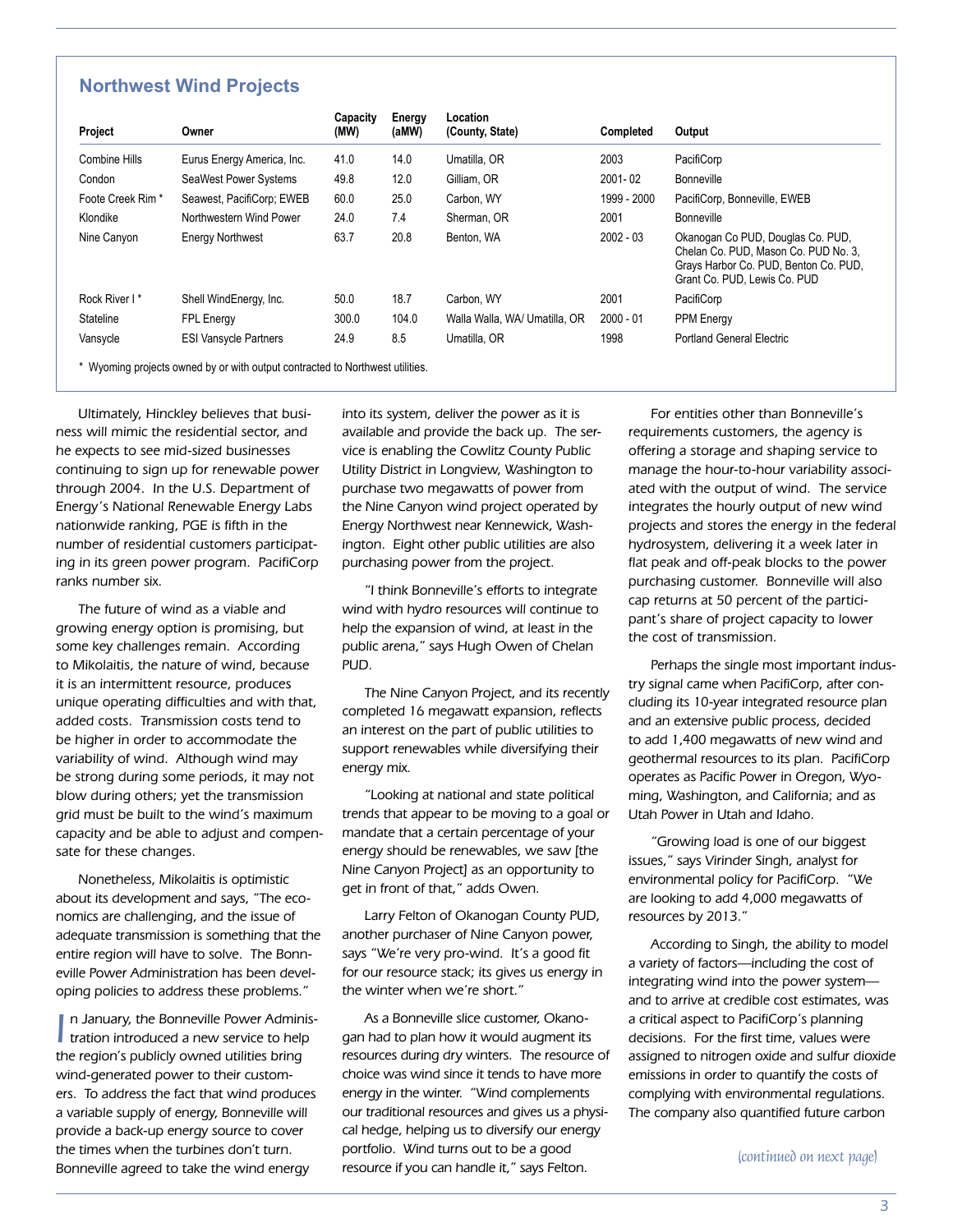## Wind Power: From Niche to Mainstream

(continued from previous page)

emissions limits, recognizing the potential regulatory risks of carbon emissions. By including these considerations into their analysis, zero-emission sources like wind become more viable.

The plan's public process also included the work of key experts at utilities and leaders in modeling. The result, Singh believes, is research that gives an accurate picture of wind as a resource.

"We chose wind because, in comparison to gas prices that can be volatile, wind provides a steady fuel price; and it's the cheapest renewable in the nation today," he says. The plan established the cost of including an intermittent resource like wind and the cost of accommodating its variability: \$5.50 per megawatt hour.

Another example of the intersection between private and public interests is the recent opening of the 41-megawatt Combine Hills I wind farm that began operation in northeast Oregon, near Milton-Freewater in December. The facility was made possible through a public/private partnership between PacifiCorp, the Energy Trust of Oregon, and Eurus Energy America, the builder of the facility. It is the first wind farm funded in part by the Energy Trust of Oregon.

Equally important to the development was PacifiCorp's agreement to purchase the entire energy produced

by the wind plant during a 20-year term. The new facility connects with PacifiCorp's transmission system in order to serve Pacific Power customers, and will produce enough energy to power nearly 12,000 homes.

the project, besides bringing more renewable energy online, has also provided a significant economic boost to the local economy. Sited in Umatilla County, it has brought economic development dollars to a rural area. The

"We chose wind because, in comparison to gas prices that can be volatile, wind provides a steady fuel price; and it's the cheapest renewable in the nation today." Virinder Singh, PacifiCorp

construction phase generated an estimated 180 construction jobs and will permanently employ up to six full-time skilled positions. The local area benefits from the construction dollars spent, from the ongoing operations expenses, and from the project itself, which will infuse several hundred thousand dollars annually in property taxes. Wind Energy Constructors estimates that it spent up to \$4 million in the local area during construction. It's an aspect of wind development, usually sited in rural counties, that has sparked bipartisan support, observes Singh.

And while PacifiCorp is proud of its U.S Department of Energy ranking—number six in the nation—for the number of customers who participate in its green power programs, it is system investments and renewable portfolio requirements, says Singh, that will ultimately drive the progress toward bringing resources like wind online.

Clint Kalich, manager of resource planning and analysis for Avista Corp. said his company is studying the integration of wind energy into their resource portfolio and will soon be completing a request for proposals for 25 - 50 megawatts of wind energy.

"The RFP is essentially a 'test drive' to see how wind affects our system directly." Avista currently has 3 megawatts of wind from contract to serve the green energy state mandates. A larger share of wind energy will give the company a better indication of the accuracy of forecasts and the variability of wind generation, said Kalich.

Like others in the utility business, he notes that federal subsidies for developing wind are a critical factor in its viability. The production tax credit provides a 35 - 40 percent reduction in its cost according to Kalich. Unlike PacifiCorp's and PGE's experience, efforts to market green power to customers has not resulted in a strong demand for its green power.

Nonetheless, other qualities make wind an attractive option. Investing in wind pro-

> vides a hedge against fuel costs, potentially helping to bring greater stability to electricity rates. And according to Kalich, Avista likes the fact that wind is a renewable resource.

> He believes the shift in thinking with regard to wind is significant. "A lot of people are getting on board, and I'm cautiously optimistic about the future of wind. We're hopeful of bringing wind energy into the system at a reasonable cost."  $\boxed{\text{CO}}$



*Combine Hills 1 Wind Farm*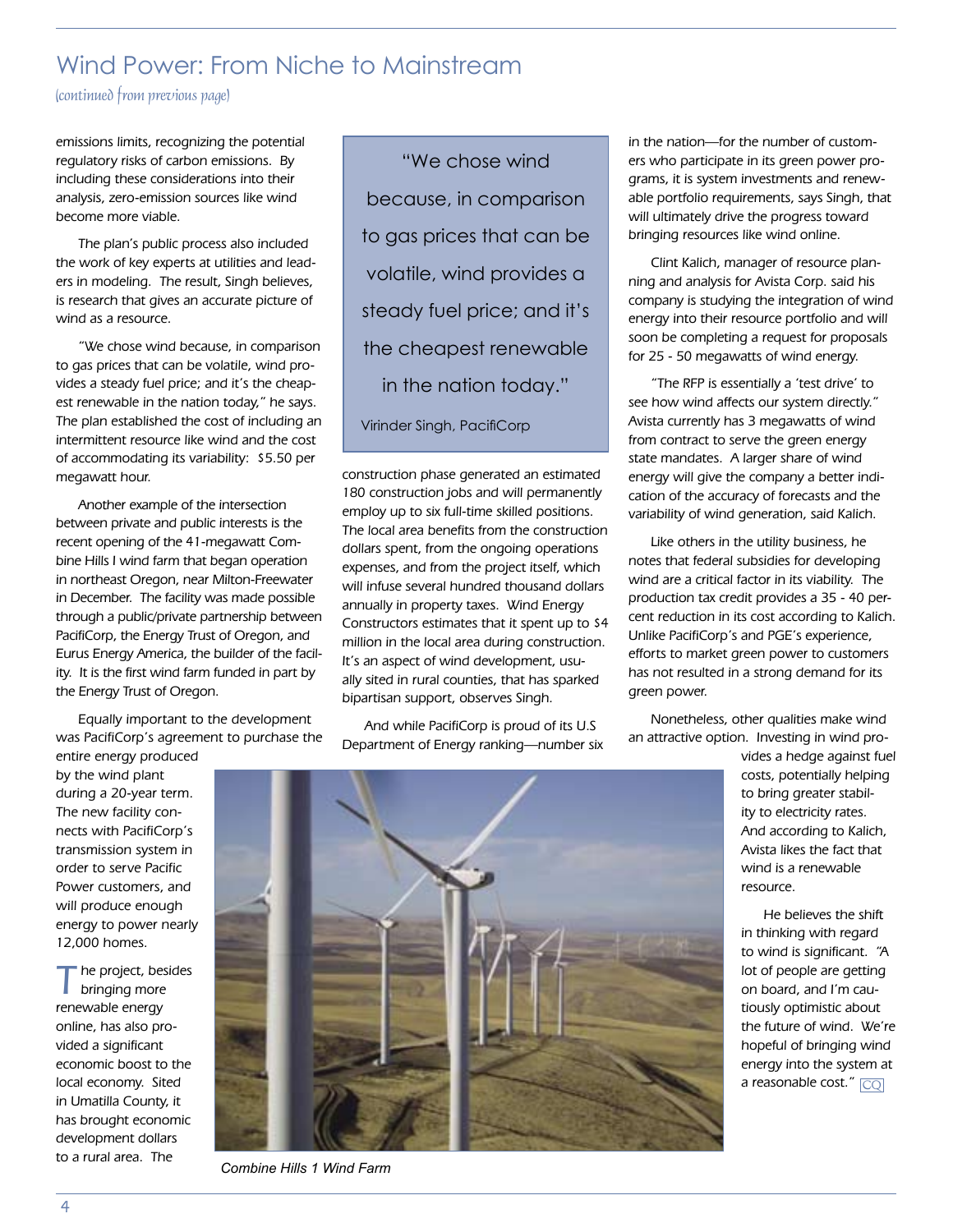## Fisheries Society Honors Nez Perce and Forest Service for Habitat Restoration Projects

The Western Division of the American Fisheries Society has honored<br>two fish habitat restoration projects<br>that are being implemented through the can Fisheries Society has honored that are being implemented through the Council's Columbia River Basin Fish and Wildlife Program. The association of fisheries scientists will present its 2004 Awards of Excellence in Riparian Management in Salt Lake City in March. Three awards are being presented — one to the Nez Perce Tribe, one to the U.S. Forest Service and one to the U.S. Bureau of Land Management.

The Nez Perce Tribe will be honored for the McComas Meadows/Meadow Creek Watershed habitat restoration project. Meadow Creek is a tributary of the South Fork Clearwater River about seven miles east of Grangeville. The project manager for the tribe is Heidi McRoberts.

Meadow Creek suffers from high water temperatures, excessive sediment and degraded spawning habitat for salmon. More than 40 culverts disrupt fish passage. Through the project, meadow and streamside vegetation is being restored, fish passage will be improved and sediment will be controlled by reducing runoff into the creek from the site of an old placer mine. Species that will benefit from the project include

This is the first year that competition for the riparian management award was open to entities other than the Forest Service and the Bureau of Land Management.

steelhead, spring chinook salmon, Westslope cutthroat trout and bull trout.

The U.S. Forest Service is being honored for a project on the Wind River, which flows through the Gifford Pinchot National Forest of Washington and empties into the Columbia in the Columbia River Gorge. The Mining Reach Restoration Project is part of an effort to accelerate the recovery of watershed processes and threatened summer steelhead habitat in the river, which was affected by mining and logging in the early 1900s. Three river miles of steelhead spawning and rearing habitat were treated in 1999 and 2000. Approximately 80 acres of riparian stands were thinned, and 1,700 full-length trees from this thinning were used at 79 sites within the stream channel and flood plain to protect riparian vegetation and help reconnect flood plains. Later, more than 260 riparian acres were planted with 43,000 native conifers. The project manager for the Forest Service is Brian Bair.

The Bureau of Land Management is being honored for a project in the Truckee River Basin in Nevada. This is the first year that competition for the riparian management award was open to entities other than the Forest Service and the Bureau of Land Management. The Nez Perce project was selected from among seven entries in the new category.  $\boxed{\text{CQ}}$ 



*Fish habitat at McComas Meadows, pictured here in 2001, is being improved for salmon, steelhead, and trout.*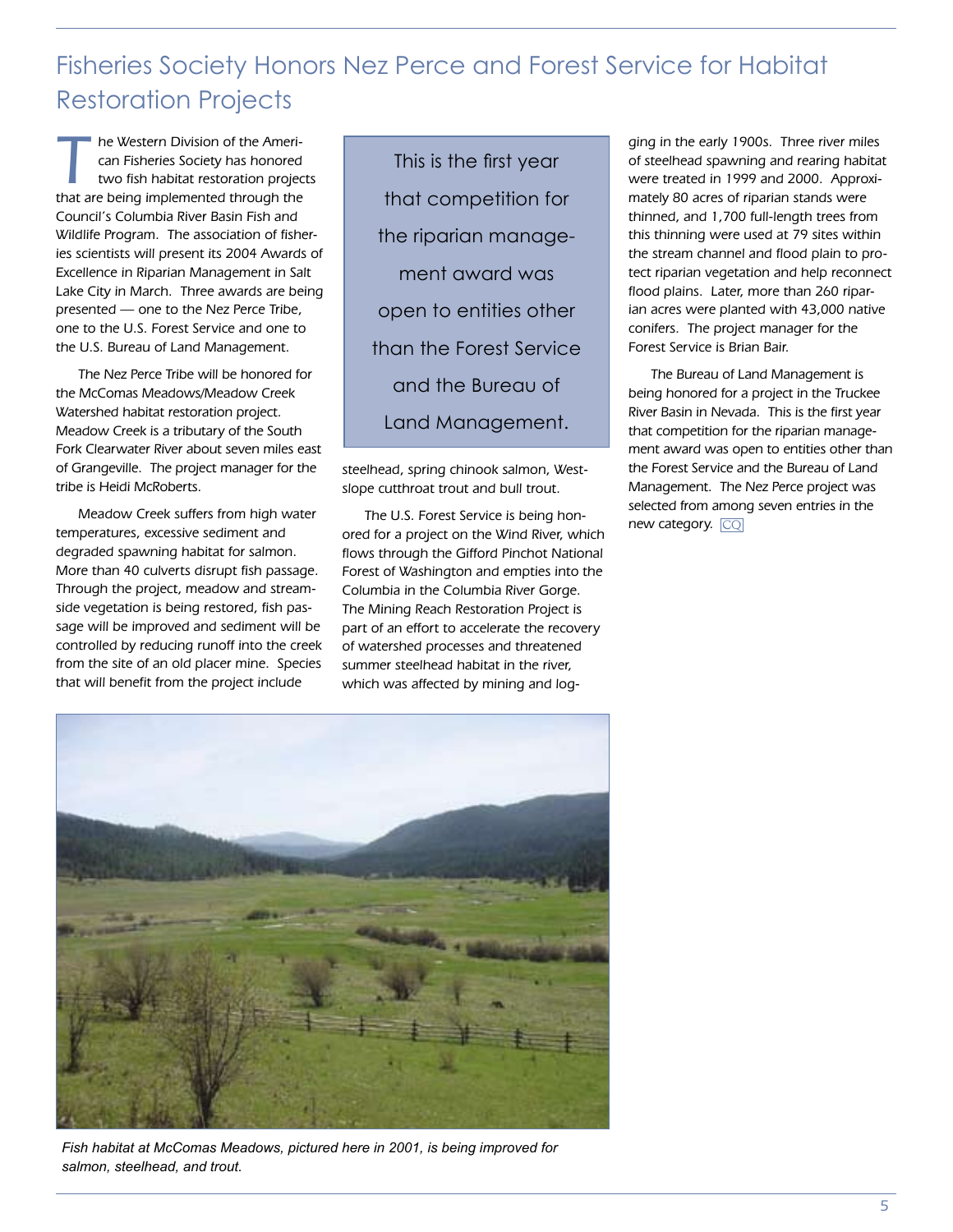## The Walla Walla Subbasin: A Community Plans for the Future

## "Hear the other side." - Roman law principle

his spring, many months of hard work on the part of communities throughout the Columbia River Basin will culminate in the completion of plans to help fish and wildlife in their respective subbasins.

In its 2000 Fish and Wildlife Program, the Northwest Power and Conservation Council called for the development of local recovery plans to bring fish and wildlife funding decisions to local communities. On May 28, 2004, the Council's submission deadline, 58 subbasins are expected to present their plans for review and approval by the Council. Approved plans will then guide the Council in its funding recommendations for fish and wildlife projects to the Bonneville Power Administration.

While the goal of subbasin planning is simple—to give local communities a greater voice in plans that affect their watersheds the process is actually complex and daunting. For the Walla Walla Subbasin, the challenges are especially knotty because of the multiple jurisdictions that make up the area. The subbasin includes land in two states, northeastern Oregon and southeastern Washington; and includes all or part of five counties: Walla Walla and Columbia counties in Washington; and Umatilla, Union, and Wallowa counties in Oregon. Differences in cultures, planning efforts, and priorities can make progress toward consensus difficult, if not impossible. And yet, the need to work together to find common ground is what drives a diverse group of community representatives to attend meetings to debate, and negotiate, a path toward understanding, and ultimately, agreement.

The watershed is fed by precipitation that falls in the Blue Mountains and flows into the subbasin's three major river systems: the Touchet River, the Mill Creek/ Yellowhawk Creek, and the Walla Walla River. Precipitation is sparse so the need for watershed planning is keen. At the same time, the soils are fertile and farming has been part of the basin since settlers arrived in the 1800s. In recent years, the area around the city of Walla Walla has also become a popular region for vintners, and its reputation for growing exceptional

"I feel very positive about the work being done, because it's pretty complex."

Victoria Leuba, Washington Department of Ecology

grapes and producing world class wines has steadily grown.

t a meeting in late January, nearly 40 members of the Walla Walla Watershed Planning Unit met to share a potluck dinner and wordsmith a vision statement for their group. The planning unit represents the central planning organization for the Washington portion of the Walla Walla Subbasin. Along with Oregon citizens representing the Walla Walla Basin Watershed Council, these two groups will help draft the plan for the Walla Walla Subbasin. Members represent a variety of interests and entities in the subbasin: tribal government; farmers; irrigation districts; conservation districts; city, state, county, and federal government; and other stakeholder groups.

Cathy LaRoque, the watershed planning director for Walla Walla County, is acutely aware that the timeline is pressing and it's evident in her reminder to members of the importance of attending the upcoming meetings.

"We're trying to complete a plan for the whole subbasin," she explains. The meetings in February and March will be lengthy, from 4:00 to 9:00 p.m., but LaRoque stresses how critical it is to have everyone's feedback on the detailed assessments—biological data—that will help the group determine a management plan for the subbasin.

"If you can't make the whole meeting, come for a couple of hours if you can," she urges.

Bob Hutchens is an upland farmer from Columbia County, one of many in the area to embrace progressive agricultural practices that have reduced erosion and sedimentation from farming in the foothills of the Blue Mountains.

During the discussion on wording in the vision statement, Hutchens points out that his problem is not with fish but with wildlife; specifically, deer and elk. "What can we do to motivate help when we have all these animals that are causing problems, damaging crops?" he asks, clearly frustrated.

Kat Brigham of the Confederated Tribes of the Umatilla Indian Reservation has come to the meeting to give a presentation on the tribes and their fish and wildlife projects in the subbasin. Brigham responds by saying the tribes will bring the issue up at their regular meetings with fish and wildlife representatives. Hutchens thanks her, and a moment of understanding, like an undercurrent, quietly passes. Differences come up during the discussion about the vision statement and it's clear that, depending on the person's perspective, words like "sustainable" and "natural ecosystem" are open to multiple interpretations. The conversation reflects the careful, and at times tense, balancing act that constitutes watershed planning.

The journey to crafting a mutual vision actually began much earlier when bull trout became listed under the Endangered Species Act in 1998, followed in 1999 by steelhead. The Walla Walla Basin was poised to become the next battleground between environmental groups, preparing to sue, and basin leaders. But the community chose a different path, avoiding the fate of the Methow Valley and Klamath Basin, working together to address flow problems and fish recovery in the basin. Since then, the three irrigation districts on the mainstem of the Walla Walla River which were the initial ESA targets, agreed to take dramatic action to conserve water and achieve specific instream flows. Other accomplishments include the creation of 110 miles of stream buffers; the installation of 150 fish screens; the removal of 10 fish passage barriers; and improvements in upland farming practices affecting over 220,000 acres.

Victoria Leuba, with the Washington Department of Ecology, has played a key role in bringing together agency staff and local citizens. Reflecting on how the process has been going she says, "I feel very positive about the work being done, because it's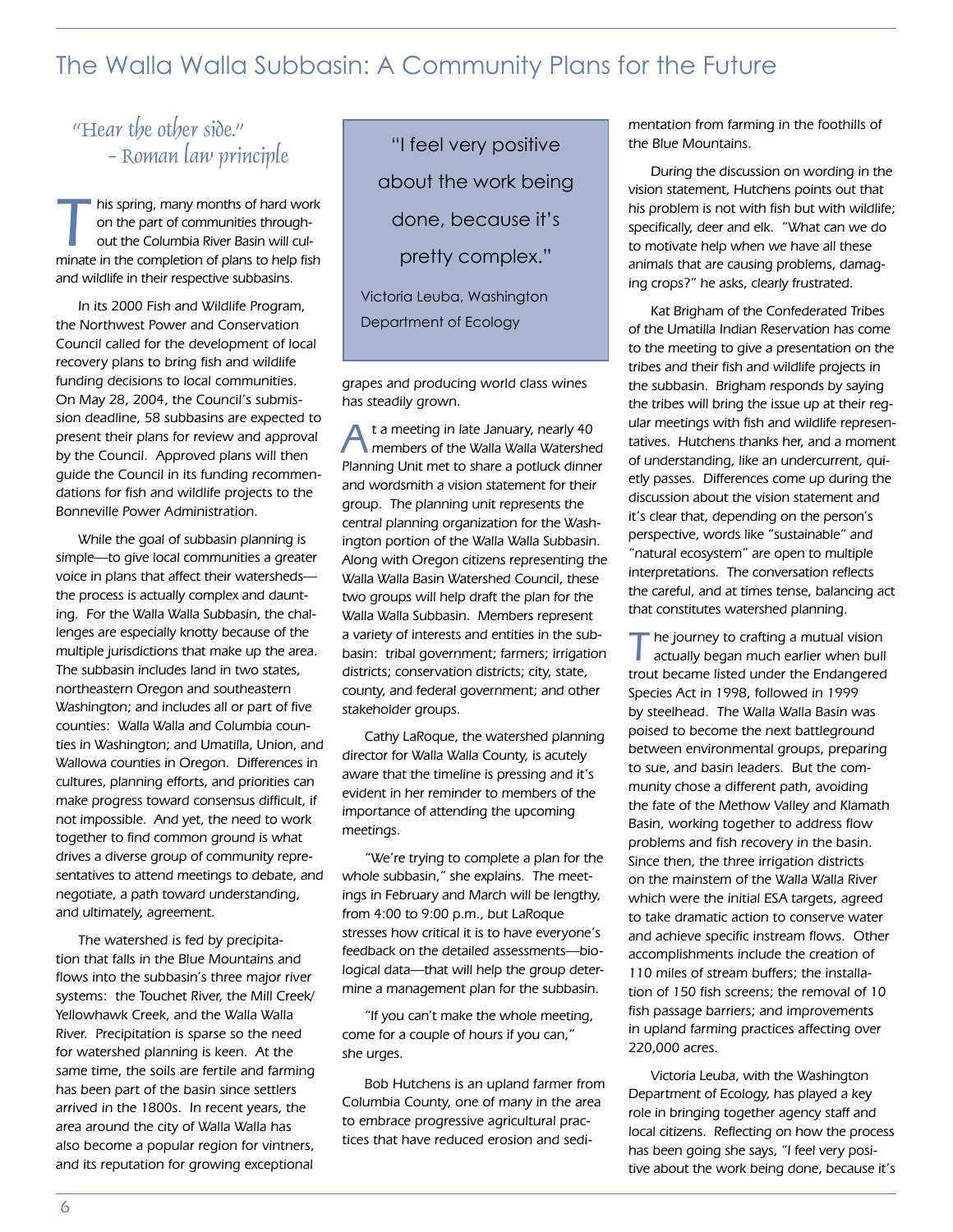pretty complex. You have federal, state, and local activities; tribal government; and five counties engaged to varying degrees."

"The usual issue is one of boundaries: How can we talk to each other? What piece of land are we talking about? What activities are at issue? Who has the final authority and responsibility?" What is encouraging, she adds, is that, "A lot of people are willing to take responsibility without understanding where the responsibility lies."

Describing the benefits of simply sitting down with others to hear their side, she says, "What I hear from farmers is that they are trying to grow the food that people will eat; it was when I heard tribal members say, 'but fish is our food,' that I understood that we're sharing the landscape."

"The respect is there and understanding is developing. I would rather develop real cooperation, not just grudging capitulation," she adds.

The wildlife problem Bob Hutchens described in the meeting is an example, says Leuba, of how watershed planning creates a forum for people to bring issues to the table. "Sometimes it's an issue that is within our scope of responsibility, sometimes it isn't. But it brings it out in the open, it puts it on the list and sometimes elevates it, and that helps," she says.

Hutchens' problem also illustrates how interwoven our world is; how one change

can affect a different part of the whole, effecting unintended consequences. The big game issue is the result, in part, of the Washington Department of Fish and Wildlife's decision to stop cattle grazing in the upper watershed. Elk herds that used to reside deep in the Blue Mountains of Washington and Oregon have moved more and more to the lower elevations, causing damage to farms and eating crops. Explaining the situation, Hutchens says, "The presence of cattle in the backcountry made it a good environment for elk. They had salt, water, and young plant re-growth after the cattle had grazed on the older brush and grasses. That's no longer the case."

He is worried about the wildlife component of the plan, and says, "Of great concern to me is what appears to be a serious lack of examination of the terrestrial species management plan…I don't think, given the timeline, we will be able to have a thorough examination of the terrestrial part of the plan."

Despite his frustration, however, Hutchens won't walk away. "I would be lying if I said the thought had not crossed my mind, but what good would that do? I plan to stay with the process as long as possible. Too many people have given their best."

Yancey Reser, a retired judge, has family roots in the basin that go back to 1863. For him, the planning process has been disappointing. He is dismayed that small streams are allowed to dry up. The irrigation district

settlement agreement with the U.S. Fish and Wildlife Service, while increasing Walla Walla River stream levels, also caused the springfed creeks around the west branch of the Walla Walla River to go dry.

"We're talking about streams that were historically perennial, providing habitat for fish, all kinds of small mammals, birds, and for irrigation. It's had a seriously negative impact," says Reser.

His family has farmed for generations in the area of the Little Walla Walla River, one of the many spring-fed creeks in the braided system near the stateline. He would like to see his son continue to farm on his family's land, but sees little chance of that happening as things exist now. "Putting water in one stream with the attitude that whatever happens in another stream doesn't matter, is wrong," he says.

Reser says he is pessimistic, but adds that he will continue to participate in the planning process, noting, "A long, drawnout lawsuit is expensive." But he says, "There comes a point when something has to be done."

For Kat Brigham of the Confederated Tribes of the Umatilla Indian Reservation, the process is a long-term commitment. "I think it's more complicated because of the different states—both Oregon and Washington are developing the plan—but it's important to have a plan that local people can support."

While she acknowledges the concern about the time constraint and the difficulty in trying to address the variety of issues in the subbasin, Brigham says, "The time is short, but we need to recognize that subbasin planning is not the only avenue to address issues."

As promised during the watershed meeting, Brigham brought up Hutchens' concern to Washington Fish and Game representatives, and she observes, "Not all problems can be solved, but if they are brought up, we can try to come up with a solution—it's an ongoing process."

Brigham also stresses the value in getting to know one another. "Even though



**McKay Grade Saddle: Wheat fields and Blue Mountains, east of Walla Walla** *McKay Grade Saddle: Wheat fields and Blue Mountains, east of Walla Walla*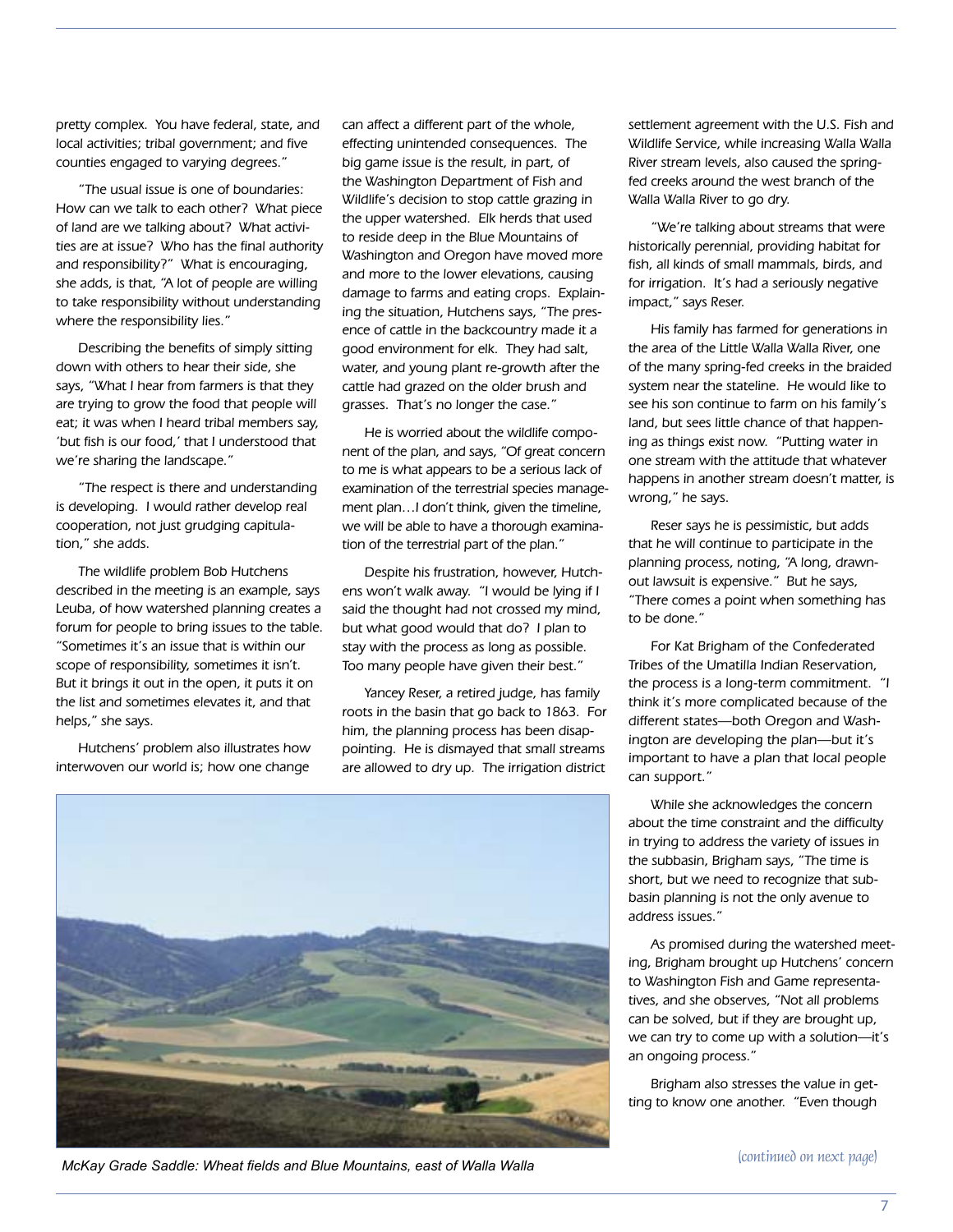## Focus on the Walla Walla Subbasin

#### (continued from previous page)

the Umatilla tribes are located in Oregon, we have tribal rights in both Oregon and Washington, and I felt it was important to explain who we are, what we're doing, and why we are part of this effort," she says.

Brigham accepts that subbasin planning is a beginning, "It's getting us started; what will make it work is partnerships."

ick Ducharme, a longtime citizen participant in watershed planning efforts, both on the Walla Walla Watershed Alliance and now on the planning unit, feels that their planning process is going as well as can be expected. "We have a consensus approach, and so far we've been able to reach consensus; it can be tortuous at times, but we get there," he says.

After his many years working as a lobbyist and attorney in Washington, Ducharme's belief in local planning is stronger than ever. "I'm more convinced now, that the only

"I think it's more complicated because of the different states both Oregon and Washington are developing the plan—but it's important to have a plan that local people can support."

Kat Brigham, Confederated Tribes of the Umatilla Indian Reservation

way we are going to achieve results in these watersheds, is through local processes."

In the Walla Walla Subbasin, he explains, there are numerous ecosystem planning efforts going on. In 2001, the Washington Legislature passed House Bill 2514 to fund watershed planning; the Walla Walla Watershed Planning Unit is funded through that bill. But prior to that, work to address habitat and instream recovery was already being done through conservation districts, irrigation districts, local non-profit conservation groups, and the Walla Walla Basin Watershed Council. The challenge has been to bring the necessary people together and make sure that all the planning processes work together.

"We have a bi-state Habitat Conservation Plan, a Washington Department of Agriculture irrigation district planning process, a salmon recovery board planning process,

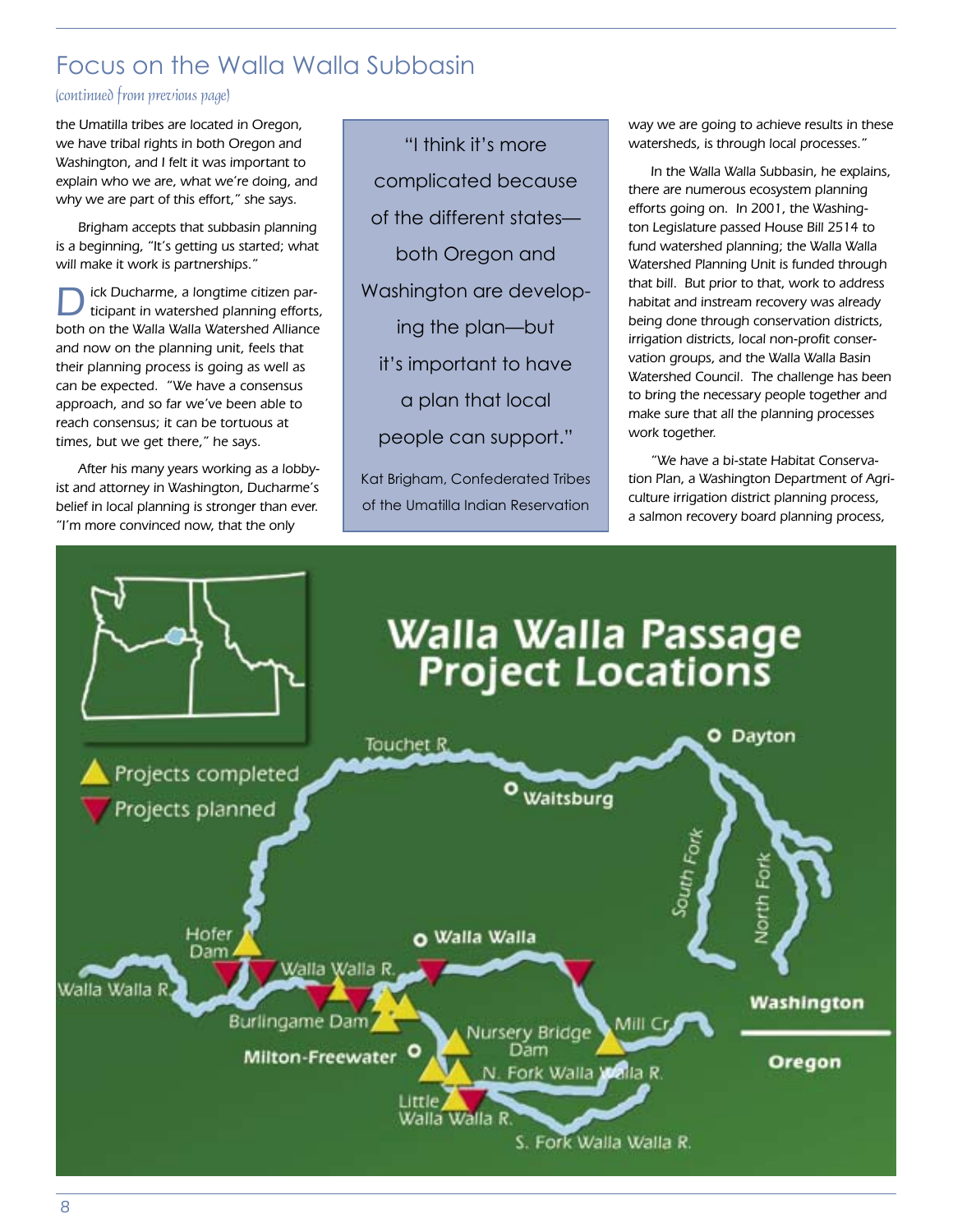and subbasin planning sponsored by the Council going on," he says.

"What we've been able to do—because of the people involved—is integrate all these processes to create one plan that won't conflict. The biggest challenge has been to ensure that this plan will be accepted by all the different players, and so far, we've been able to do it," says Ducharme.

He credits the work of stakeholders and governments as having been critical to their success. "The plan reflects the work of a lot of citizen input over the past three years. A lot of people and a lot of interest groups are being represented," says Ducharme.

"I am convinced you have to have local people who live in the community come up with solutions to their problems; that's how you get to compromise."

Brian Wolcott, director of the Walla Walla Basin Watershed Council based in Milton-Freewater, Oregon, believes the planning

effort this time has brought public input to the forefront. "This current planning process is bringing local knowledge and concerns to the table to inform the assessment and will hopefully develop a plan that is acceptable to landowners and be more likely to get implemented," he says.

"Over 80 percent of our subbasin is owned and managed by private landowners, so they need to be informing this planning process. The timeline is shorter than I would like for incorporating all the new science and landowner input," but he adds, "opportunities to amend it will exist down the road."

Kevin Scribner, with the Walla Walla Watershed Alliance representing stakeholders in Washington and Oregon, echoes a sentiment similar to Leuba's when he says that their work shows what can be accomplished with incentives, "people wanting to do it rather than being forced to legally."

Scribner describes the differences in the two state groups as a reflection of planning efforts at different stages of development. "The Walla Walla Basin Watershed Council has been in existence for 10 years; from the getgo the watershed council has emphasized action on the ground, not just planning. Washington is three years into its planning effort, so they haven't yet focused on the implementation aspect," explains Scribner.

The subbasin plan will be the creation of both groups, he says, and should be a living document. "We're creating these civic patterns as we go, and we're doing our best. I think everyone is clear that there is a definite incentive to make it successful, and one way to do that is to have a plan that continues to evolve."  $\overline{\mathbb{CQ}}$ 

## Winter Subbasin Planning Update

s the May 28 deadline approaches, a myriad of questions continue to be asked by local planners about the process and timeline for plan submission.

The most frequently asked questions focus on issues regarding the process and timeline, and are being addressed through the Regional Coordination Group, composed of representatives from the U.S. Fish and Wildlife Service, NOAA Fisheries, the

tribes, the Bonneville Power Administration, and other coordination groups.

With regard to funding, Bonneville's current funding commitment defines what is available in 2005 and 2006. The Council is still resolving the remaining flexibility within those budgets to complete its current funding recommendations and develop any process to prioritize funding for implementing subbasin plans. Beyond

that time, the Council is discussing with Bonneville the principles for defining a funding commitment for the next rate case that begins in 2007.

Two subbasins, the Flathead and the Kootenai, will be submitting their plans before the May deadline; they are expected to present their subbasin plans to the Council in March. CQ

### (continued from front page) Notes from the Chair

the Council. We are working with the region to reach consensus on this issue, and we expect to complete our final recommendations for Bonneville in April.

Also in the spring, the deadline for submitting subbasin plans is set for May 28. These plans represent a local, integrated approach to fish and wildlife recovery, and include the participation of citizens, municipal, state, and federal government, tribes, watershed groups, and many others. It is

a milestone in the effort to promote grassroots planning, and we are looking forward to reviewing the 58 subbasin plans expected for submission.

Finally, we are continuing to work with the U.S. Army Corps of Engineers, Bonneville, and NOAA Fisheries to implement reservoir tests at Libby and Hungry Horse dams in Montana and spill tests in the lower Snake and Columbia rivers. These tests, included in the Council's recommendations for hydrosystem operations on the mainstem Columbia and Snake rivers, will help to determine if there are ways to operate the hydrosystem that are cost effective while also benefiting fish and wildlife.

The months ahead will offer opportunities for citizens to comment on these, and other, regional issues. We look forward to hearing from you. CQ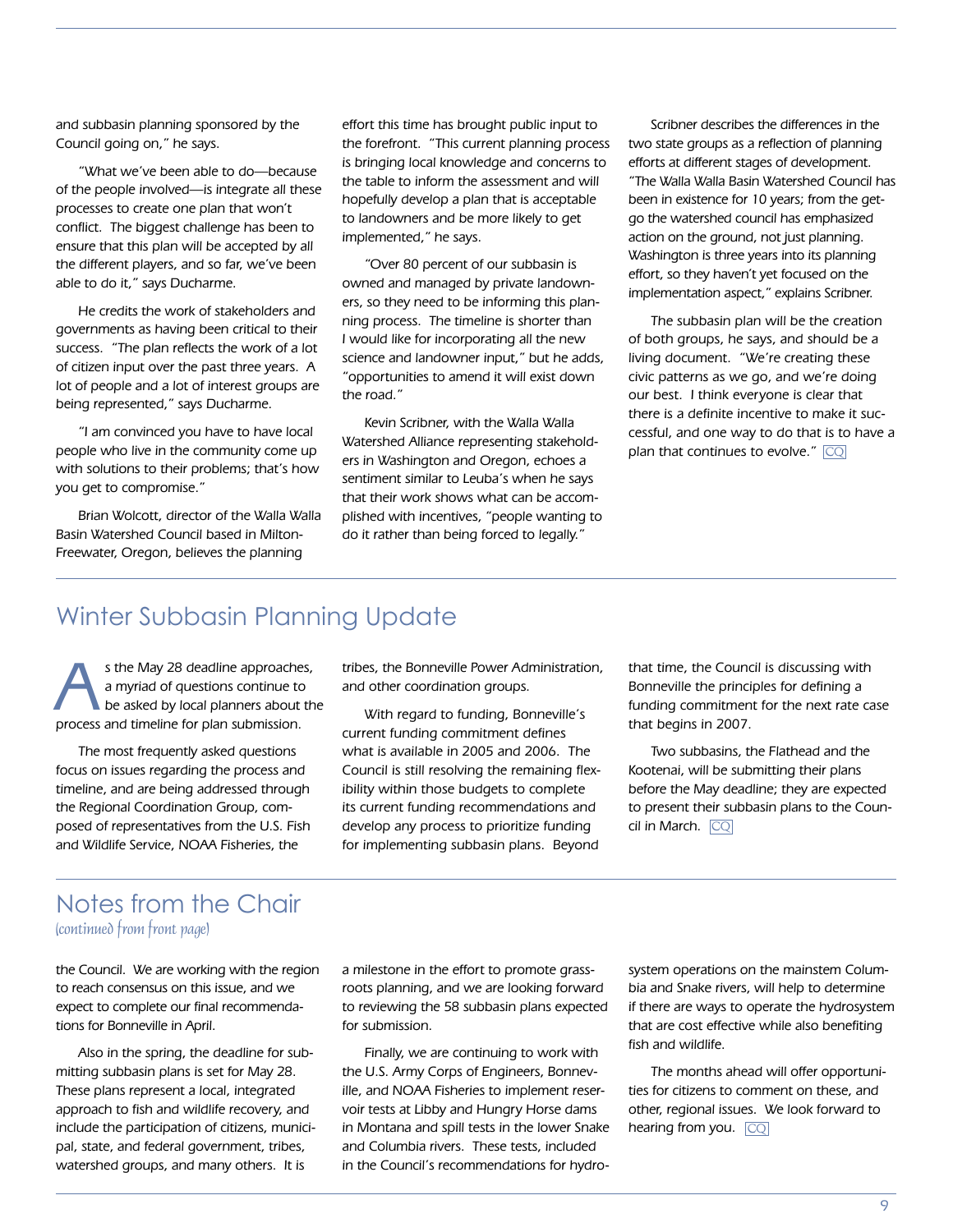# Success Stories – Crims and Walker Islands

## Lower Columbia River habitat will be restored for salmon, deer

**M** arshes, swamps, sloughs and<br>
restored on several islands in the<br>
lower Columbia Biver for the bonefit of fish shoreline forests are being lower Columbia River for the benefit of fish and wildlife, particularly juvenile salmon and Columbian white-tailed deer.

Through the Council's Columbia River Basin Fish and Wildlife Program, the Columbia Land Trust is acquiring 426 acres on Crims Island and 109 acres on Walker Island. Both islands are near Longview, Washington. The U.S. Fish and Wildlife Service will acquire an additional 90 acres on Crims Island. The project is partially funded with \$500,000 provided by the Bonneville Power Administration in 2003.

The project calls for enhancing 75 acres of tidal marsh by excavating canary grass wetland and connecting channels to the mainstem Columbia. In addition, tidal flow will be re-established to 100 acres of wooded swamp by excavating a man-made plug in a channel, and 100 acres of riparian forest will be re-established on upland areas of the island to improve deer habitat. Invasive plants like purple loosestrife and reed canarygrass will be controlled on about 150 acres of marsh on the two islands to improve fish habitat.

Columbian white-tailed deer, an endangered species, will be reintroduced to these and nearby islands to assist in a reintroduction effort that began in 1999. The deer are native to the lower Columbia area. Successful reintroduction of the deer to all the islands would create a new subpopulation for at least 50 animals on secure habitat. If successful, recovery goals for the deer would be met, and the species could be considered for delisting.

**Extuary wetlands like those on Crims L** and Walker islands provide habitat for all Columbia basin salmon stocks at some period in their life cycle. Over time, some 20,000 acres of tidal swamps, 10,000 acres of tidal marshes, and 3,000 acres of tidal



*Access to marshes like the one pictured will be improved. They provide resting and feeding habitat for juvenile salmon and steelhead.*

flats in the lower Columbia River have been lost by diking, dredging, and filling. The original extent of tidal marsh and swamp in the Columbia River estuary has been reduced by more than half.

The islands project will address several actions to improve wetland habitat identified in the 2000 Biological Opinion issued by NOAA Fisheries on behalf of threatened and endangered species of salmon and steelhead.

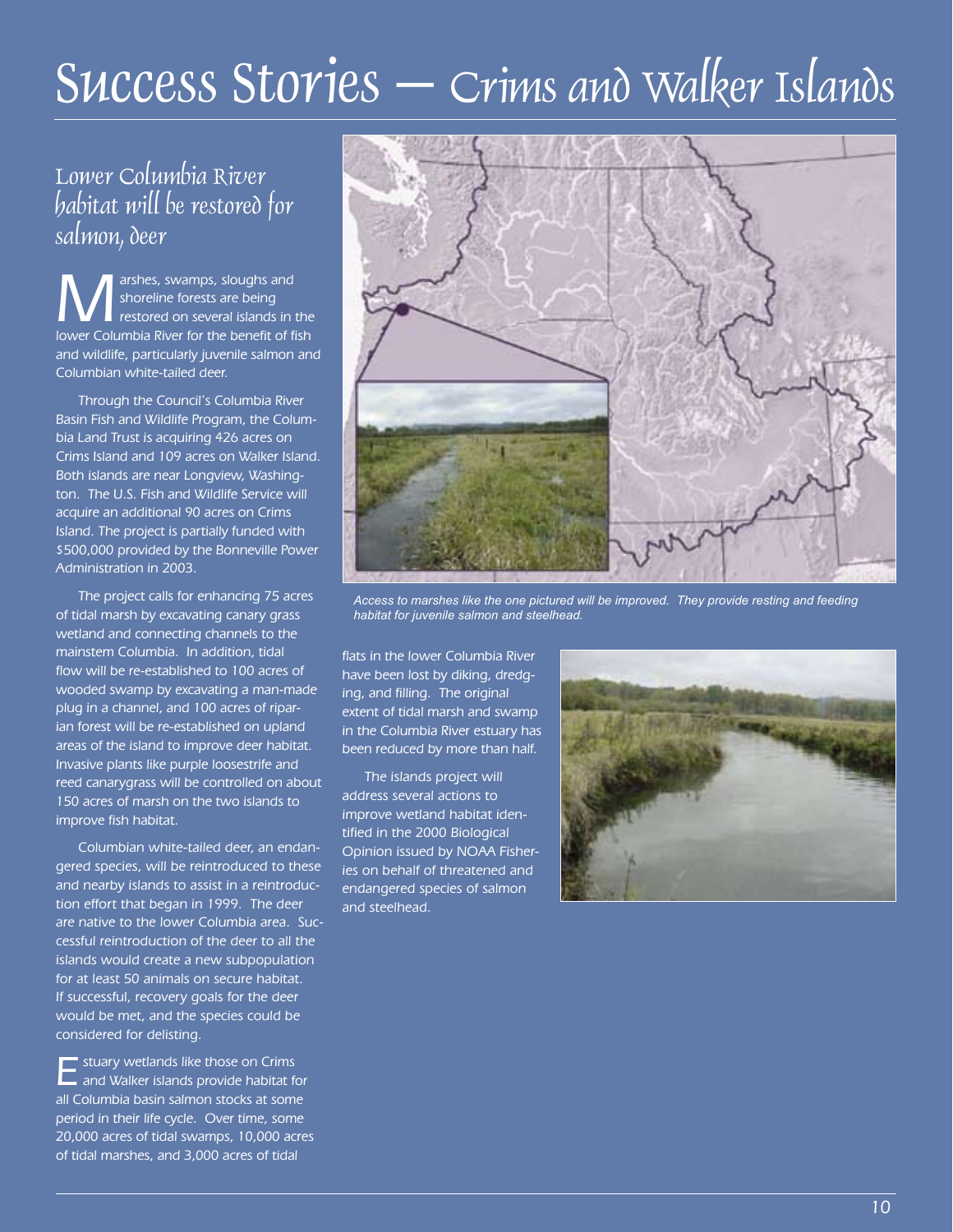## Calendar

#### Calendar of Council Meetings and Other Events:

| March 17-24 | North American Wildlife and Natural Resources Conference, Spokane, Washington.<br>Information at www.nwcouncil.org. |
|-------------|---------------------------------------------------------------------------------------------------------------------|
| April 6-8   | Northwest Power and Conservation Council Meeting - Portland, Oregon.<br>Information at www.nwcouncil.org.           |
| May 11-13   | Northwest Power and Conservation Council Meeting - Walla Walla, Washington.<br>Information at www.nwcouncil.org.    |

## Council Decisions

(continued from front page)

### ISAB and ISRP

#### December 2003

The Council appointed Dr. John Epifanio to the Independent Scientific Review Panel. Dr. Epifanio is director and associate professional scientist for Aquatic Ecology at the Illinois Natural History Survey. He replaces Dr. Robert Bilby, who also serves on

the Independent Scientific Advisory Board and decided to limit his work to that panel. The Council also extended the terms of service for all ISRP members through May 2005 and directed Council staff to initiate a process in conjunction with the National Research Council, NOAA Fisheries and Columbia Basin Indian tribes to rebuild the pool of potential members of the two panels for future appointments.

## Officers for 2004

#### January 2004

The Council re-elected Chair Judi Danielson, an Idaho member, to serve as chair in 2004. Melinda Eden, an Oregon member, was elected vice chair.

### **Two New Full Color Publications Now Available!**



**A Guide to Major Hydropower Dams of the Columbia River Basin.** Updated information on each dam, including a glossary and detailed map. *Council Document 2004-1*

> **The Columbia River Basin Fish and Wildlife Program, Twenty Years of Progress.** A summary of the progress made over the first twenty years of the Council's Columbia River Basin Fish and Wildlife Program. *Council Document 2003-20*

*Available at info@nwcouncil.org or by calling 800-452-5161.*